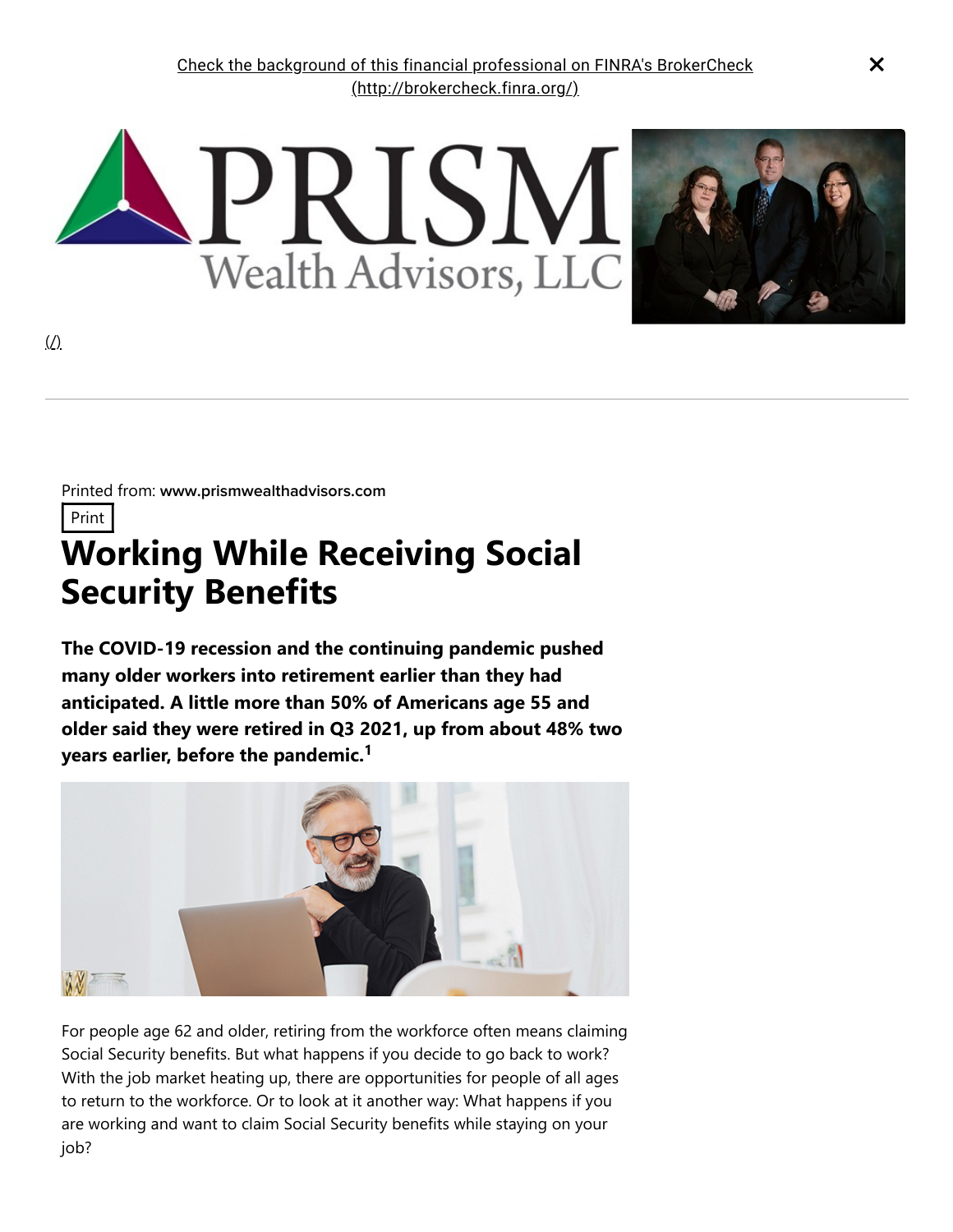## **Retirement Earnings Test**

Some people may think they can't work — or shouldn't work — while collecting Social Security benefits. But that's not the case. However, it's important to understand how the retirement earnings test (RET) could affect your benefits.

- The RET applies only if you are working and receiving Social Security benefits *before* reaching full retirement age (FRA). Any earnings after reaching full retirement age do not affect your Social Security benefit. Your FRA is based on your birth year: age 66 if born in 1943 to 1954; age 66 & 2 months to 66 & 10 months if born in 1955 to 1959; age 67 if born in 1960 or later.
- If you are under full retirement age for the entire year in which you work, \$1 in benefits will be deducted for every \$2 in gross wages or net self-employment income above the annual *exempt amount* (\$19,560 in 2022). The RET does not apply to income from investments, pensions, or retirement accounts.
- A monthly limit applies during the year you file for benefits (\$1,630 in 2022), unless you are self-employed and work more than 45 hours per month in your business (15 hours in a highly skilled business). For example, if you file for benefits starting in July, you could earn more than the annual limit from January to June and still receive full benefits if you do not earn more than the monthly limit from July through December.
- In the year you reach full retirement age, the reduction in benefits is \$1 for every \$3 earned above a higher annual exempt amount (\$51,960 in 2022 or \$4,330 per month if the monthly limit applies). Starting in the month you reach full retirement age, there is no limit on earnings or reduction in benefits.
- The Social Security Administration may withhold benefits as soon as it determines that your earnings are on track to surpass the exempt amount. The estimated amount will typically be deducted from your monthly benefit in full. *(See example.)*

## **Back to Work**

In this hypothetical example, Fred claimed Social Security in 2021 when he was age 62, and he was entitled to a \$1,500 monthly benefit as of January 2022. Fred returned to work in April 2022 and is on track to earn \$31,560 for the year — \$12,000 above the \$19,560 RET exempt amount. Thus, \$6,000 (\$1 for every \$2 above the exempt amount) in benefits will be deducted. Assuming that the Social Security Administration (SSA) became aware of Fred's expected earnings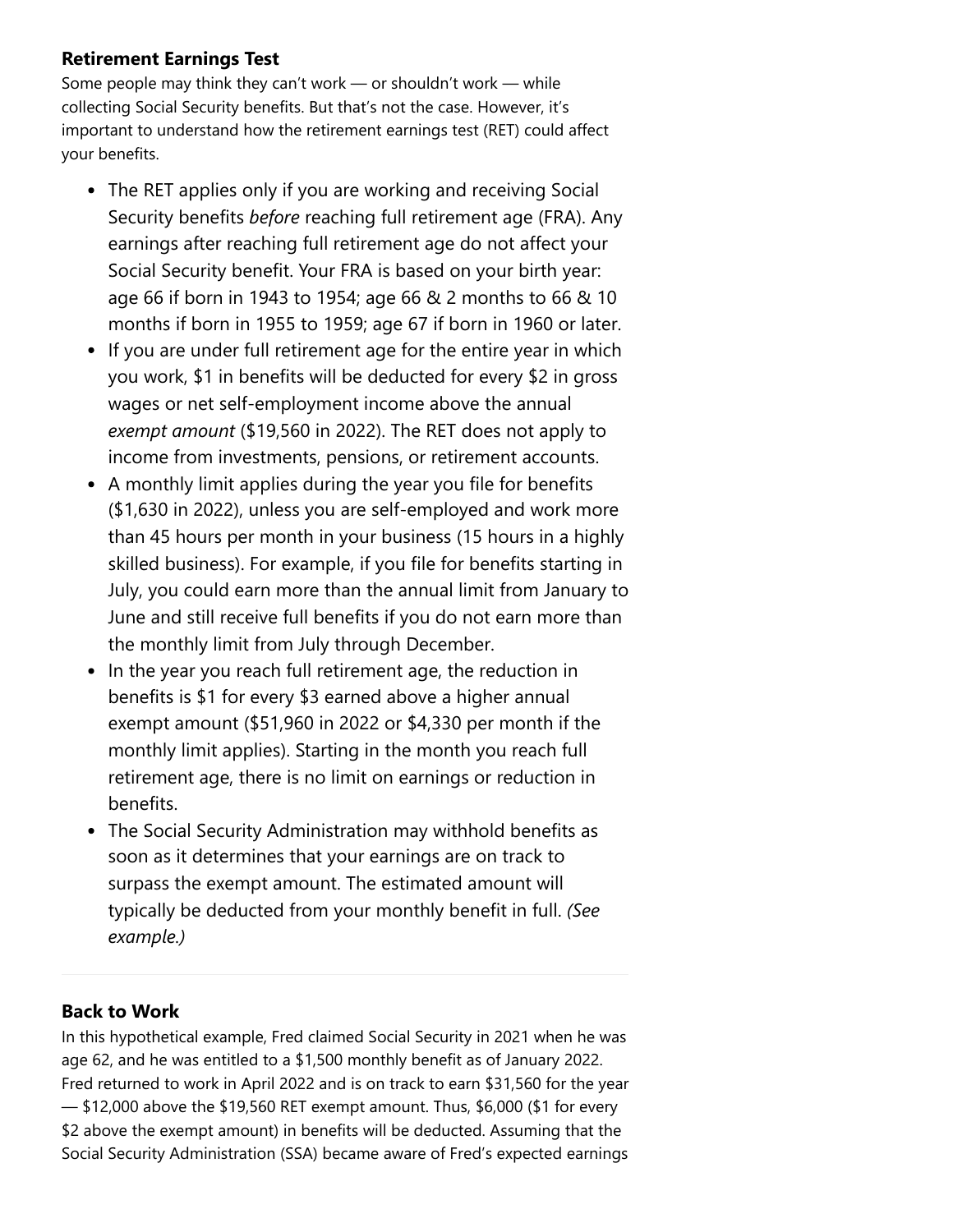before he returned to work, benefits might be paid as illustrated below.



In practice, benefits may be withheld earlier in the year or retroactively, depending on when the SSA becomes aware of earnings.

The RET also applies to spousal, dependent, and survivor benefits if the spouse, dependent, or survivor works before full retirement age. Regardless of a spouse's or dependent's age, the RET may reduce a spousal or dependent benefit that is based on the benefit of a worker who is subject to the RET.

The RET might seem like a stiff penalty, but the deducted benefits are not really lost. Your Social Security benefit amount is recalculated after you reach full retirement age. For example, if you claimed benefits at age 62 and forfeited the equivalent of 12 months' worth of benefits by the time you reached full retirement age, your benefit would be recalculated as if you had claimed it at age 63 instead of 62. You would receive this higher benefit for the rest of your life, so you could end up receiving substantially more than the amount that was withheld. There is no adjustment for lost spousal benefits or for lost survivor benefits that are based on having a dependent child.

If you regret taking your Social Security benefit before reaching full retirement age, you can apply to withdraw benefits within 12 months of the original claim. You must repay all benefits received on your claim, including any spousal or dependent benefits. This option is available only once in your lifetime.

#### 1) Pew Research Center, November 4, 2021

This information is not intended as tax, legal, investment, or retirement advice or recommendations, and it may not be relied on for the purpose of avoiding any federal tax penalties. You are encouraged to seek guidance from an independent tax or legal professional. The content is derived from sources believed to be accurate. Neither the information presented nor any opinion expressed constitutes a solicitation for the purchase or sale of any security. This material was written and prepared by Broadridge Advisor Solutions. © 2022 Broadridge Financial Solutions, Inc.